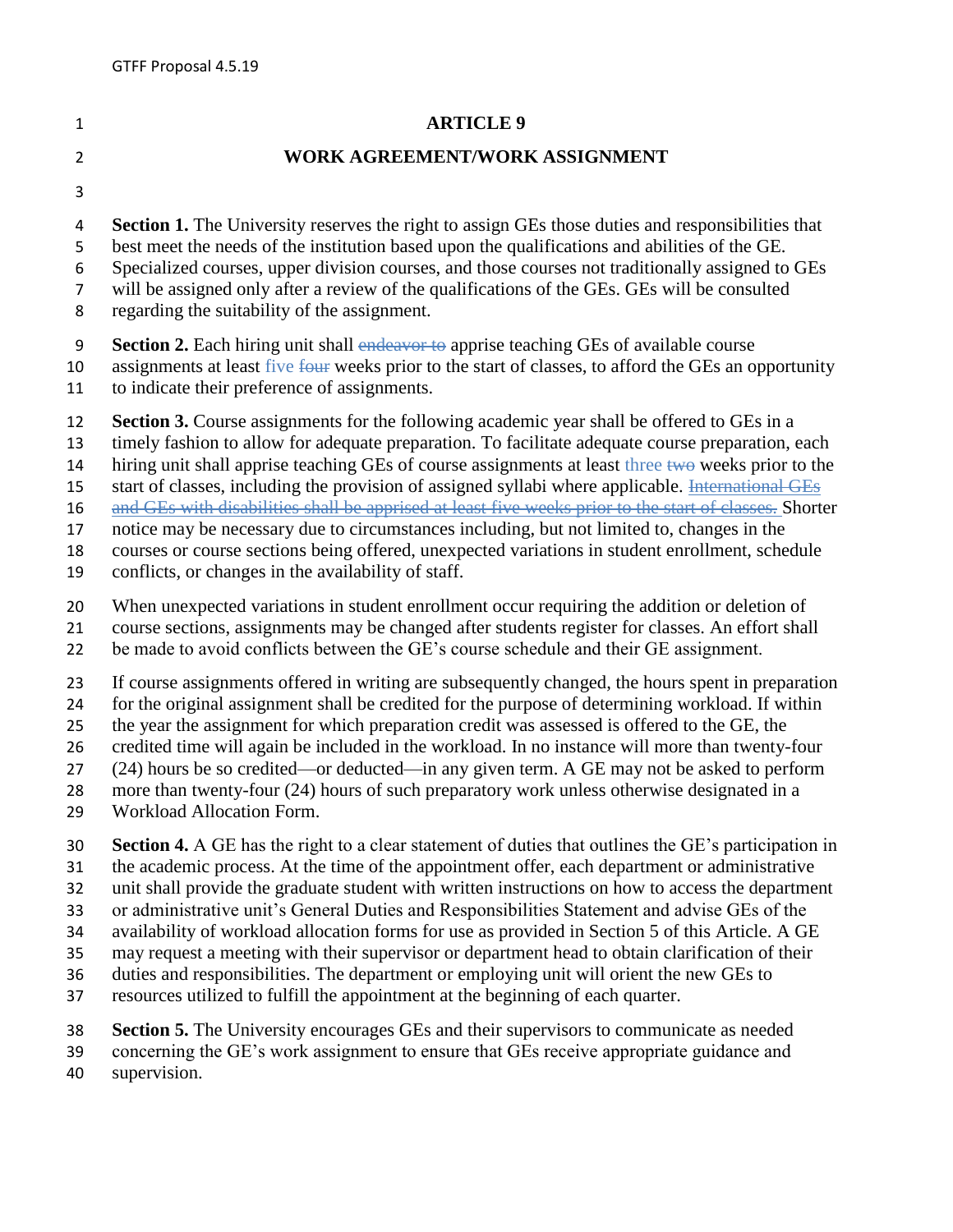- Each department or employing unit The Graduate School will provide a workload allocation
- form for voluntary use by GEs and their supervisors. The purpose of the workload allocation
- form is to foster clear communication and transparency of expectations. The workload allocation
- form will identify the specific work duties that comprise the GE's assignment, and the
- 45 percentage of the job each duty constitutes and anticipated amount of time the GE will spend on
- each specified work duty. It may be revised by the GE and the GE's supervisor as needed
- throughout the GE's appointment. If a supervisor and GE use the workload allocation form, the
- 48 supervisor shall will be available to discuss potential revisions of the workload allocation form.
- If the form is used, the GE will be provided a copy of each completed workload allocation form
- and any revisions to the workload allocation form.
- 51 A variance or deviation from the allocated amount of time or percentage for each specific work
- duty does not constitute a violation of this Agreement and may not be grieved. However, GEs are
- encouraged to notify their supervisors as soon as is practicable during the academic term if they
- anticipate their total work assignment will exceed their FTE. A Union representative shall be
- allowed to attend a meeting between the GE and the GE's supervisor for the purpose of
- reviewing the GE's workload allocation form to determine whether the GE's specific work
- duties will result in the GE working in excess of the GE's assigned FTE.
- Within three months (one term) of the end of an assignment, the GE has the right to make
- recommendations about the workload allocation for their specific work assignment(s).
- Recommendations may be submitted in writing, or the GE may request to meet with their
- supervisor or other department representative to provide the recommendations verbally.
- Subject to the limitations provided for under state and federal law, including, but not limited to,
- the Family Education Rights and Privacy Act, all recommendations submitted in writing by a GE
- or supervisor and any workload allocation form voluntarily submitted to the employing unit by a
- GE or supervisor will be retained by the Employing Unit for no less than four years and will be
- made available to any GE in the unit upon request.
- **Section 6.** Each department or employing unit will prepare a General Duties and Responsibilities
- Statement (GDRS) describing the conditions under which GE assignments are made. GDRS
- documents shall be updated and revised annually in consultation with at least two GE
- 70 representatives from the department. The GDRS shall include the following information:
- a) A general description of the job requirements.
- b) The supervisory individual who shall oversee the implementation of the GDRS.
- c) Availability of Graduate Employee appointments in the department.
- d) Eligibility requirements and application process for appointments.
- e) Appointment and reappointment process.
- f) Workload and work assignment information.
- g) Health and safety information, including any training requirements, use of required personal protective equipment, accident reporting and workers compensation coverage if substantially different from the health and safety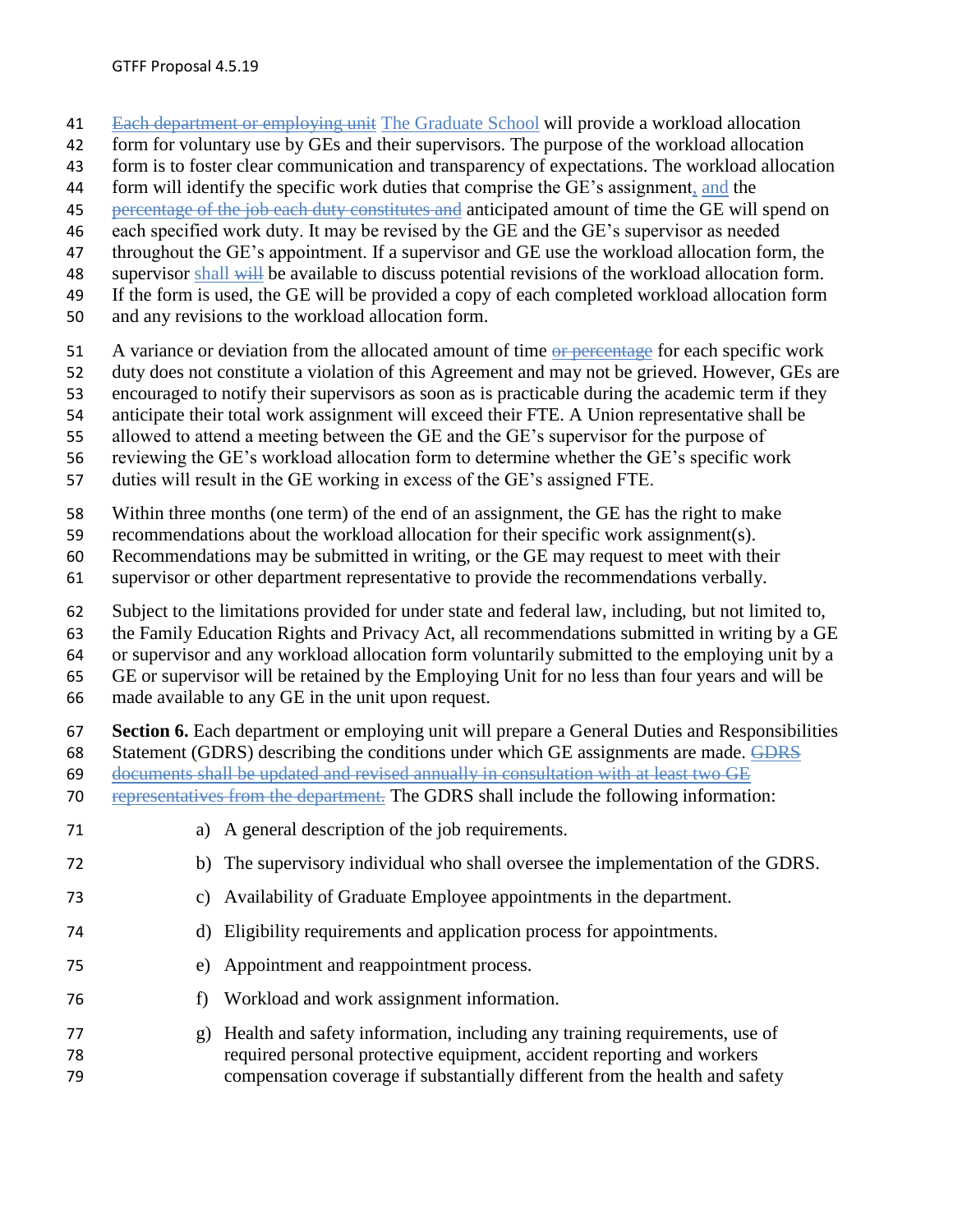information provided in Article 10, Section 2 and if not covered in more depth in a safety manual. h) Requirements for satisfactory progress towards graduate degree. These criteria must be as specific as reasonably possible and must include objective measures (e.g., GPA, limits on the number of incompletes, and deadlines and/or timelines for passing qualifying exams or proposing one's thesis). i) Discrimination Grievance Procedures: To file an employment-related discrimination grievance, GEs are encouraged to contact the Graduate Teaching Fellows Federation. For discrimination grievances that pertain to a GE's role as a student, graduate students should refer to the student section of the AAEO Discrimination Grievance Procedures online (http://aaeo.uoregon.edu/booklet.html). The AAEO will encourage all GEs attempting to file an employment-related discrimination complaint to contact the GTFF. j) GE absence procedure or reference to where this procedure is documented. The GDRS of each department or employing unit shall include health and safety information or the department shall properly train GEs on health and safety duties and responsibilities and provide up-to-date safety information in a written document available to GEs. Work load and/or work assignment information shall include course attendance requirements, office hour expectations, registration duties, grading, preparation, meeting with supervisors and/or co-workers, safety training, and any other duties included in the GE work assignment for both academic year and summer term appointments. Except by mutual agreement of UO and the GTFF, GDRS revisions shall be submitted to the 103 Graduate School by May 15 of each year. At least ten days prior to submission of revisions, departments shall request feedback from all GEs employed in the department on the proposed revisions. Such feedback may be submitted anonymously. Departments shall respond to this feedback via a letter to all GEs employed in the department within ten days of submission of 107 GDRS revisions to the Graduate School. A copy of the revised GDRS will be forwarded to the GTFF. **Section 7.** The Graduate School will make the GDRS available on its website in an easily accessible, electronic format by August 15 of each. The copy of the GDRS contained on the 111 Graduate School website shall be considered the eurrent-master copy, and any electronic or non- electronic distribution of the GDRS must be made from this copy. The Graduate School should maintain and allow access to copies of out-of-date GDRSs for the prior eight (8) years. At the time of hire, GEs shall be provided with instructions on how to access the department's GDRS. 115 In addition, hiring departments shall educate GEs of the existence and content of the department 116 GDRS, and how to access it at the start of each GE appointment. A physical copy of the GDRS 117 shall be posted prominently in the department office or another conspicuous location. A GE may request a meeting with their supervisor or department head to obtain clarification of their duties and responsibilities. The department or employing unit will orient the new GEs to resources utilized to fulfill the appointment at the beginning of each quarter.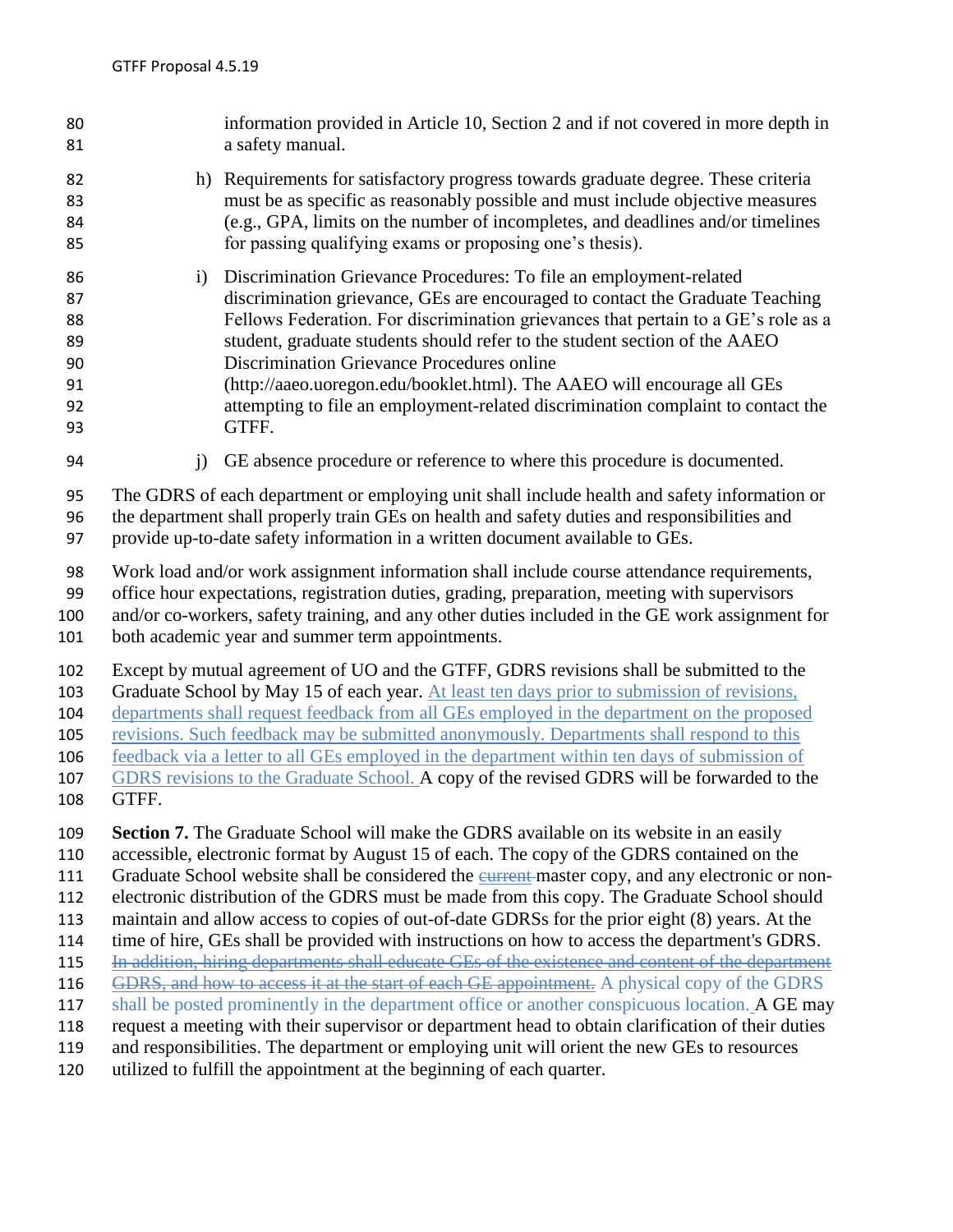**Section 8.** In accordance with Article 34, the GTFF will be responsible for distribution of the current collective bargaining agreement to GEs.

 **Section 9.** GEs who will be required to be at work during periods of academic recess, except during registration period, shall be given no less than thirty-five (35) calendar days' written

notice. GEs required to work at special events, conferences, attend retreats, assist in language

fairs or perform other similar non-routine activities shall be given fifteen (15) calendar days

- written notice. When such activities require travel, GEs are eligible for reimbursement and per
- diem in accordance with prevailing rates. In the event of an emergency, and with the mutual
- agreement of the GE and the unit head, a lesser notice period can be arranged. If timely notice is
- not given and the GE refuses to work during these activities, disciplinary sanctions will not be
- imposed. When possible, departments and programs will hold meetings at which GE attendance
- is required during regular workday hours rather than at night or on weekends.
- **Section 10.** In recognition of the variable or flexible schedules associated with many research
- projects, GEs with 12-month or 9-month research appointments shall have the right to take up to
- ten (10) days of leave of leave which may be contiguous during their appointment year, provided
- the procedures outlined in this section are followed. Such leave shall not reduce or otherwise
- interfere with the GE's obligation to fulfill the hours required of their assigned FTE. This
- provision does not apply to time off for academic employee holidays, research schedule
- permitting, unless these holidays fall within the period of ten (10) contiguous days for which
- leave is being requested.
- Leave dates and duration will be decided by mutual agreement between the GE and the
- supervisor as the research schedule permits. To assure adequate consideration, a request for such
- a leave must be made in writing, either electronically or in hard copy, to the supervisor at least
- two (2) weeks in advance of the beginning of the leave. If mutual agreement cannot be reached,
- the GE shall have the right to time off during the last ten (10) days of their appointment contract,
- provided the GE submits a signed document to the employing unit attesting that all FTE
- requirements have been fulfilled.
- This document must be submitted two (2) weeks prior to the expiration of the appointment. This
- 149 section does not preclude the customary informal arrangements between the research GE and
- supervisor to accommodate other absences, as long as the GE fully meets the duties and
- responsibilities associated with the assigned FTE for the position.
- **Section 11.** The parties acknowledge that academic programs are primarily responsible for
- 153 graduate education of which pedagogy, the relation of culture to disciplinary and
- 154 interdisciplinary research, and the use of equipment, libraries, and other research tools are
- essential parts and are, as such, outside the scope of this Agreement. As such, we also
- 156 acknowledge that departments are responsible for ensuring that GEs who are expected to teach
- 157 using specific software programs or equipment are trained in the use of those programs and
- 158 equipment. However the employer will provide GEs with specific information and training
- 159 related to their employment at the University as described in Section 12 of this Article.
- **Section 12.** All GEs shall complete four (4) hours of required employment training by the
- University during the academic term in which the GE begins their first GE appointment. The
- 162 training will address but will not be limited to: